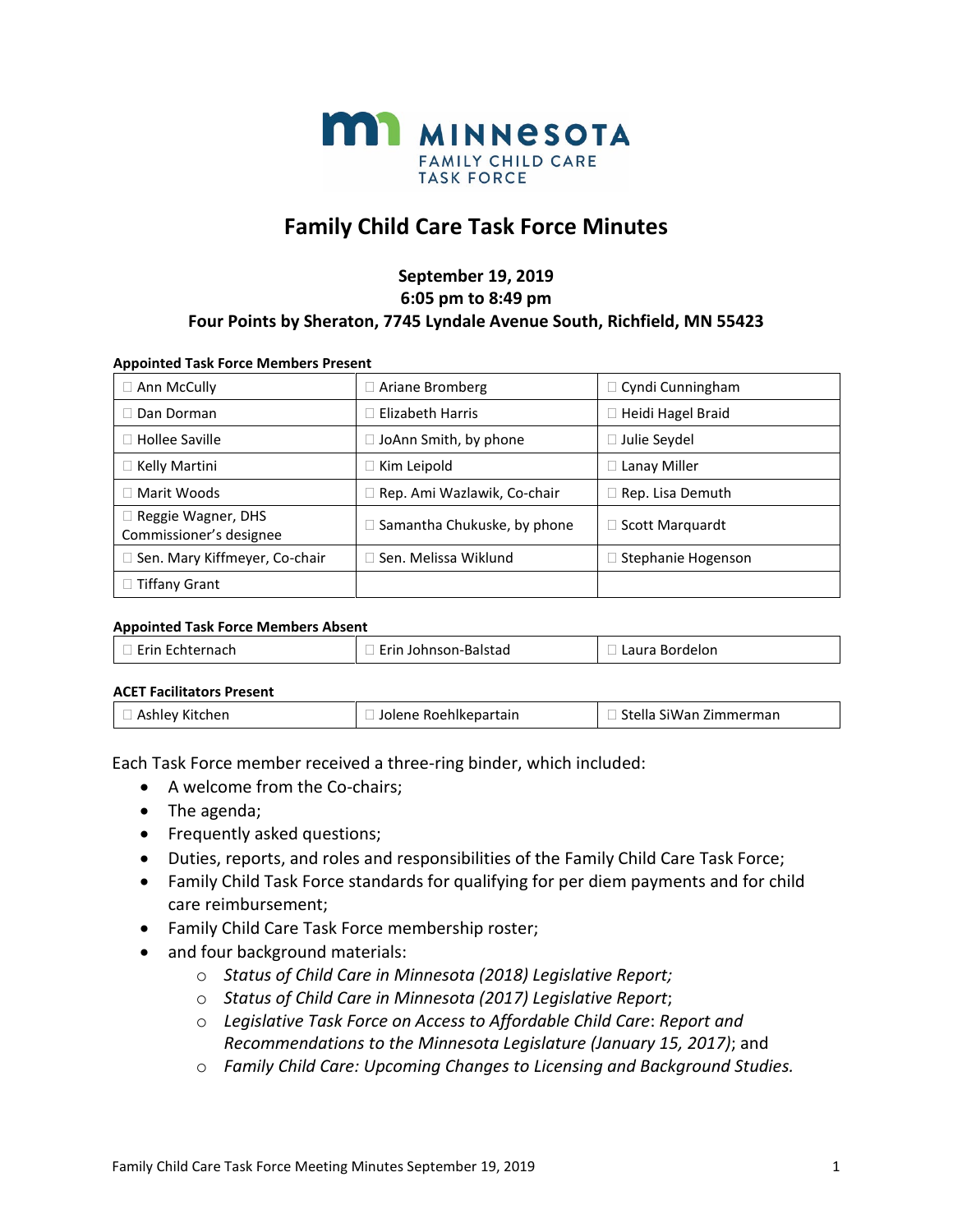## **Welcome**

- The meeting began at 6:05 p.m.
- Co-chairs Sen. Mary Kiffmeyer (District 30) and Rep. Ami Wazlawik (District 38B) welcomed everyone.
- DHS Reggie Wagner, Deputy Inspector General, Licensing Division at the Minnesota Department of Human Services also provided a welcome.
- Stella SiWan Zimmerman, the Task Force facilitator from ACET, Inc., presented a welcome and introduced the other two facilitators from ACET: Ashley Kitchen and Jolene Roehlkepartain.
- Task Force members each introduced themselves.

## **Introduction activities:**

- Task Force members each signed the State of Minnesota's Oath of Office form and turned them in.
- Task Force members reflected on receiving the news of being appointed to the Task Force and identified 2-3 positive words or phrases that came to mind. Members wrote these on sticky notes, and the facilitators themed the responses and posted them on the wall. Five major themes emerged:
	- o "Positive change and solutions" (19 votes)
	- o "Excited" (10 votes)
	- o "A voice at the table" (7 votes)
	- o "Collaboration" (4 votes)
	- o Other (4 votes). These included: "This is for all our kids;" "Make it easier for people to become providers and stick with it;" "Overwhelmed;" and "Policy."
- In groups of 3, Task Force members drew a Venn diagram to identify what they had in common. They presented their discoveries to the full group.

# **Task Force Overview**

- Co-chair Rep. Ami Wazlawik provided an overview of the Task Force roles, responsibilities, and reports due. The first report is due March 1, 2020. The final report is due February 1, 2021. Co-chair Sen. Mary Kiffmeyer reviewed the duties described in [Minnesota Laws 2019, 1st Special Session, Chapter 9, Art. 2, Sec. 132](https://www.revisor.mn.gov/laws/2019/1/Session+Law/Chapter/9/) (pages 164-167), which established the task force:
	- 1. Identify difficulties that providers face regarding licensing and inspection, including specific licensing requirements that have led to the closure of family child care programs, by reviewing previous survey results and conducting followup surveys, if necessary
	- 2. Propose regulatory reforms to improve licensing efficiency, including discussion of criteria that would qualify a provider for an abbreviated licensing review based on statistically significant key indicators that predict full compliance with all applicable rules and statutes, and discussion of the development of a riskbased, data-driven, tiered violation system with corresponding enforcement mechanisms that are appropriate to the risk presented by a violation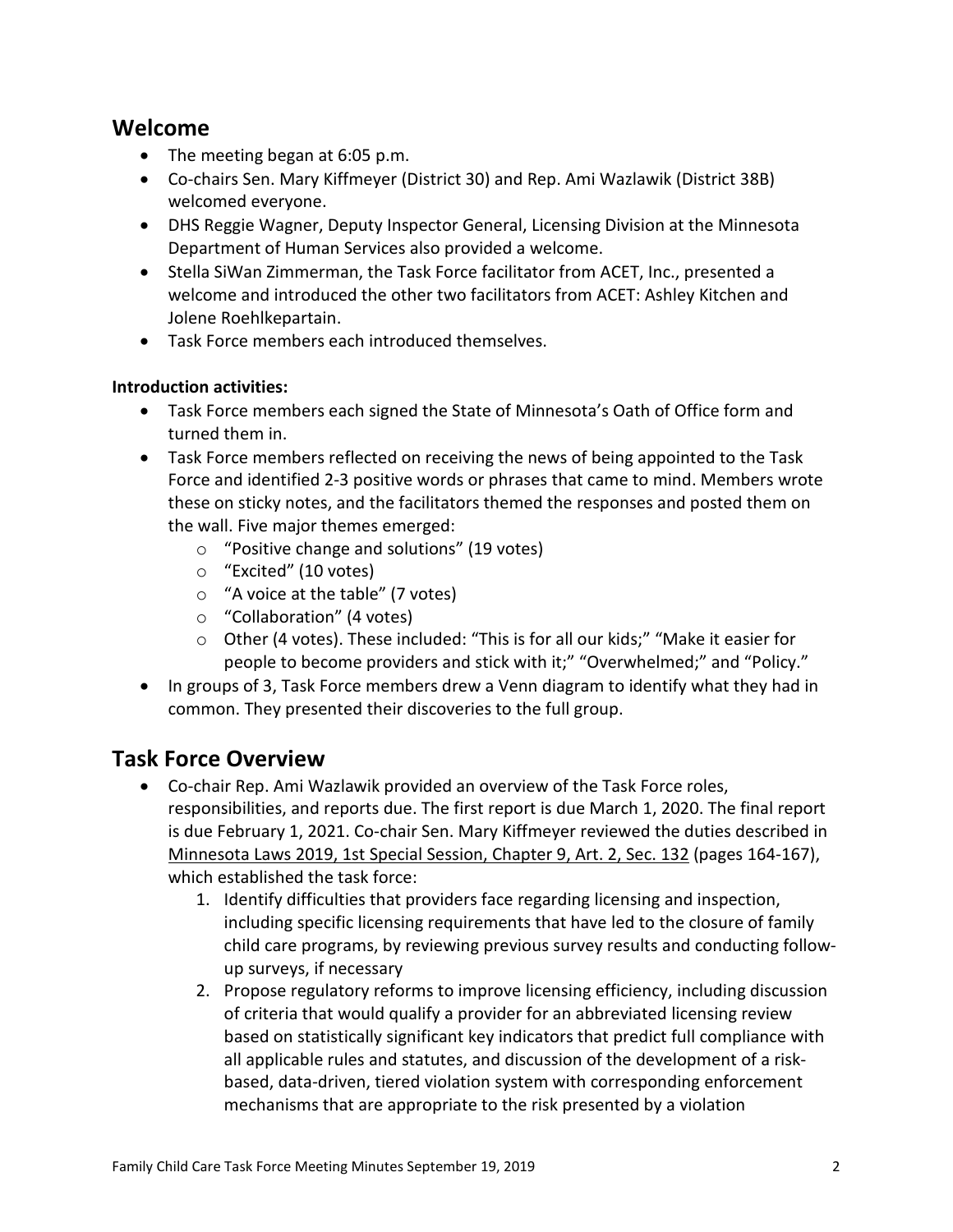- 3. Review existing variance authority delegated to counties and recommend changes, if needed
- 4. Recommend business development and technical assistance resources to promote provider recruitment and retention, including the potential need for mentors, a family child care provider network, or shared services
- 5. Develop recommendations for alternative child care delivery systems that could be more financially viable in smaller communities with unmet child care capacity needs in greater Minnesota, which could include new licensure models for large group family child care or small capacity child care centers
- 6. Review Parent Aware program participation and identify obstacles and suggested improvements
- 7. Review how trainings for licensed family child care providers are offered, provided, coordinated, and approved, and make a recommendation on the establishment of a family child care continuing education training committee, to advise on compliance with federal and state training requirements
- 8. Consider methods to improve access to and understanding of the rules and statutes governing family child care providers
- Co-chair Sen. Mary Kiffmeyer presented the five ground rules. Additional ground rules may be added as time progresses. The ground rules included:
	- 1. Respect participants' time by starting and ending the meeting on time.
	- 2. Agree to the agenda and stick to it.
	- 3. Stay mentally and physically present.
	- 4. Listen actively and with an ear to understanding others' views.
	- 5. Tackle issues; not people.
- Co-chair Sen. Mary Kiffmeyer led a vote for approving the guidelines for per diem payments. Hollee Saville moved for the Task Force to approve the language for qualifying for per diem payments and for child care reimbursement. Kelly Martini seconded it. The motion was: "Family Child Care Task Force Standards for Qualifying for Per Diem Payments and for Child Care Reimbursement for the purposes of Minnesota Statutes, section 15.059, subdivision 3: a) a day on which the Task Force holds a public meeting constitutes a day spent on Task Force activities, for purposes of making daily 'per diem' payments to members of the Task Force. b) the Task Force authorizes the reimbursement of reasonable child care expenses that Task Force members incur as a result of time spent attending Task Force meetings, that the members would not have otherwise incurred. In this case, 'time spent attending Task Force meetings' includes time spent traveling to and from the meeting location."
- The motion passed with 21 ayes and 4 not voting due to absences. The votes:
	- o Ann McCully, aye
	- o Ariane Bromberg, aye
	- o Cyndi Cunningham, aye
	- o Dan Dorman, aye
	- o Elizabeth Harris, aye
	- o Erin Echternach, not present
	- o Erin Johnson-Balstad, not present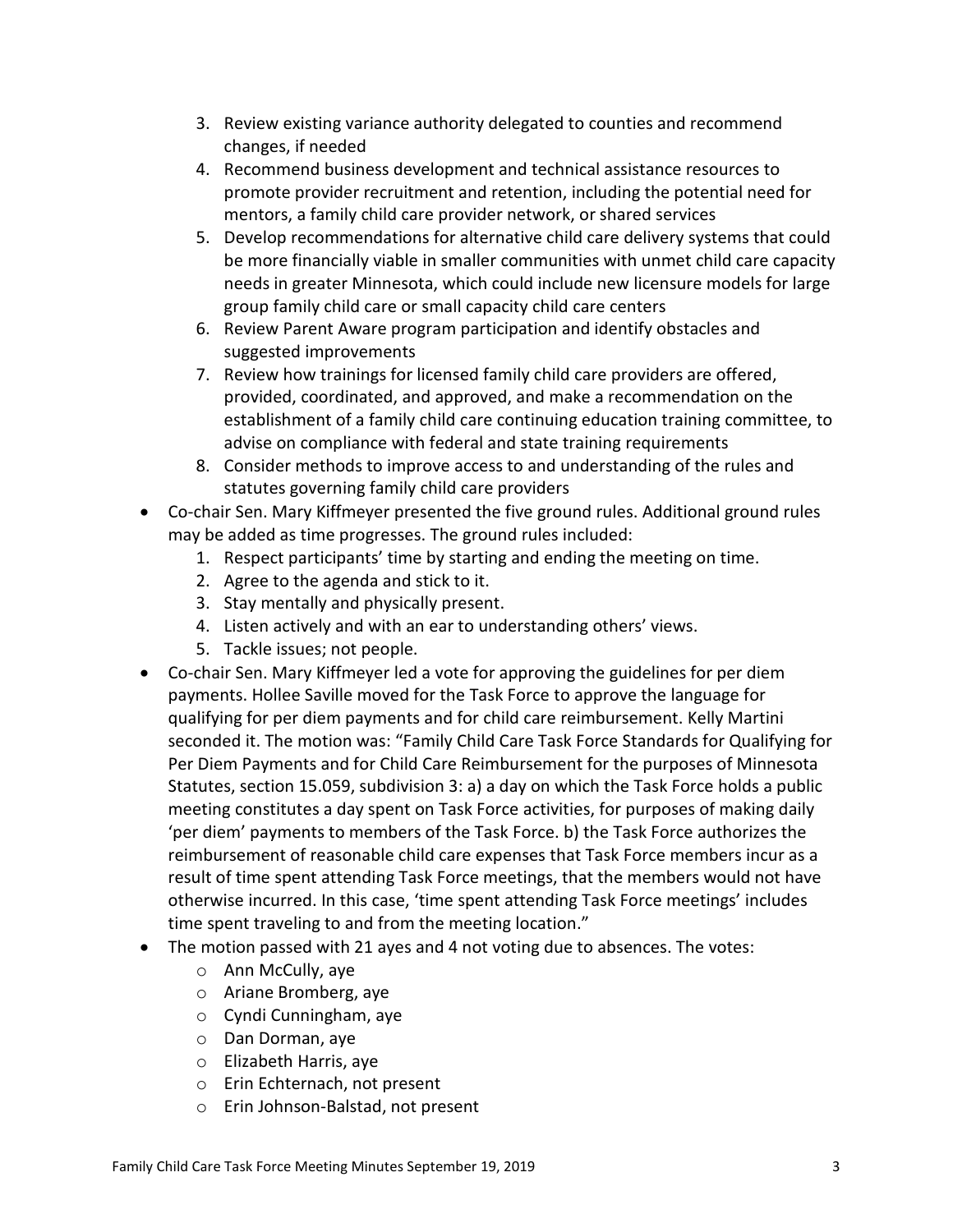- o Heidi Hagel Braid, aye
- o Hollee Saville, aye
- o JoAnn Smith, aye
- o Julie Seydel, aye
- o Kelly Martini, aye
- o Kim Leipold, aye
- o Lanay Miller, aye
- o Laura Bordelon, not present
- o Marit Woods, aye
- o Rep. Ami Wazlawik, aye
- o Rep. Lisa Demuth, aye
- o Reggie Wagner, aye
- o Samantha Chukuske, aye
- o Scott Marquardt, aye
- o Sen. Mary Kiffmeyer, aye
- o Sen. Melissa Wiklund, not present
- o Stephanie Hogenson, aye
- o Tiffany Grant, aye

### **Discussion:**

- Task Force members did a think-pair-share (partnering up with the person next to them) and identified which priorities to discuss from the 8 duties, prior to the interim report, which is due March 1, 2020.
- Priorities identified by each think-pair-share:
	- 1. Julie Seydel and Heidi Hagel Braid: #2, #4, #6, #5.
	- 2. Dan Dorman and Ann McCully: #1 and #2 together, #3, #4, #5, #8.
	- 3. Hollee Saville and Marit Woods: #1, #2, #4, #5.
	- 4. Kelly Martini and Lanay Miller: #4, #5, #8.
	- 5. Cyndi Cunningham and Rep. Ami Wazlawik: #1, #2, #8.
	- 6. JoAnn Smith, Samantha Chukuske, and Kim Leipold: #2, #5.
	- 7. Elizabeth Harris and Reggie Wagner: #2, #5; #1 and #2 are related.
	- 8. Ariane Bromberg and Tiffany Grant: #1, #2, #6, #7.
	- 9. Sen. Mary Kiffmeyer and Stephanie Hogenson: #1, #3, #8; #1 and #2 are linked.
	- 10. Scott Marquardt and Rep. Lisa Demuth: #5, #1; #5 is about Greater Minnesota; how can we think innovatively?
- Tally totals:
	- 1. Task Force Duty #1: 7 groups
	- 2. Task Force Duty #2: 7 groups
	- 3. Task Force Duty #3: 2 groups
	- 4. Task Force Duty #4: 4 groups
	- 5. Task Force Duty #5: 7 groups
	- 6. Task Force Duty #6: 2 groups
	- 7. Task Force Duty #7: 1 groups
	- 8. Task Force Duty #8: 5 groups